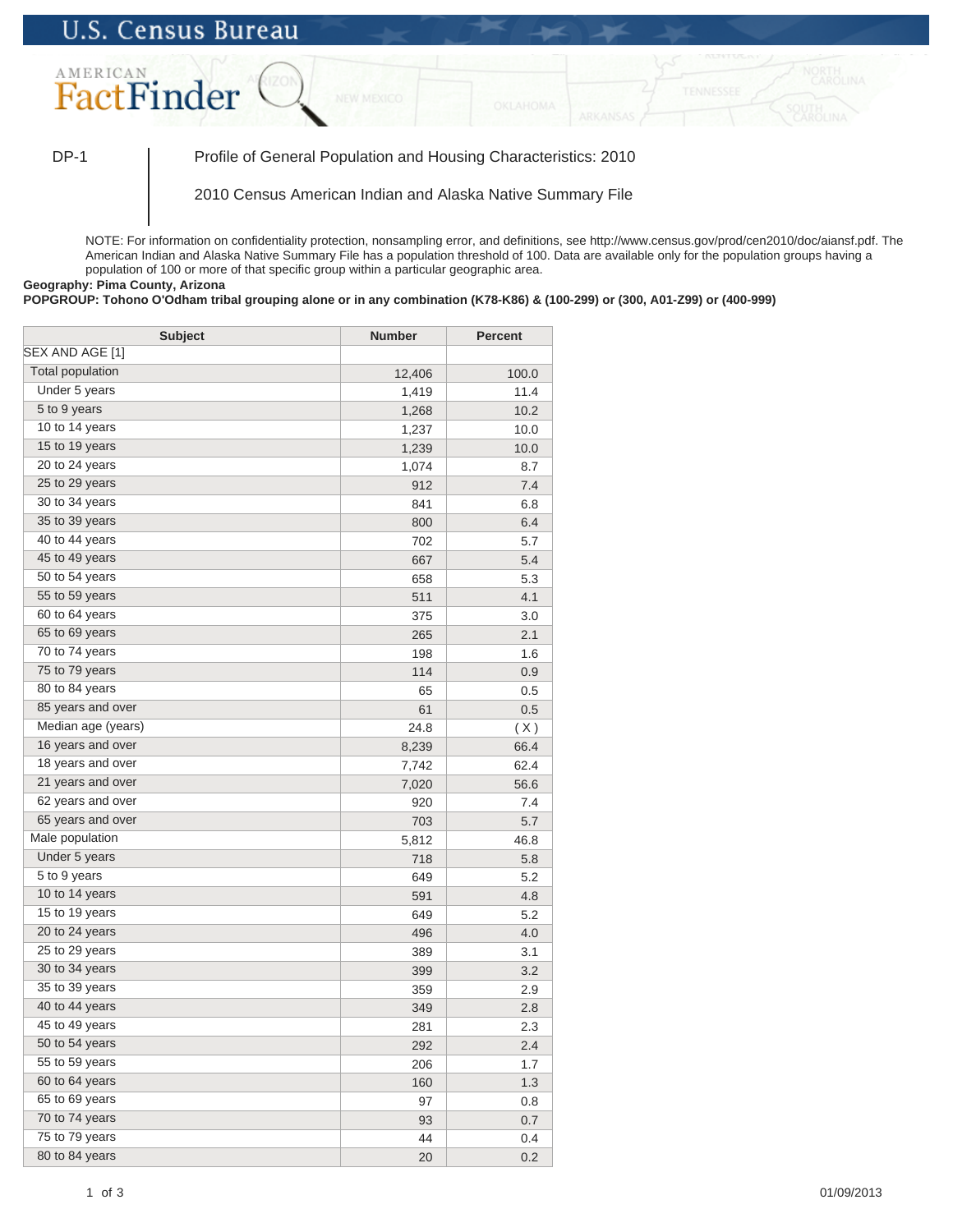| <b>Subject</b>                    | <b>Number</b> | <b>Percent</b> |
|-----------------------------------|---------------|----------------|
| 85 years and over                 | 20            | 0.2            |
| Median age (years)                | 22.9          | (X)            |
| 16 years and over                 | 3,730         | 30.1           |
| 18 years and over                 | 3,464         | 27.9           |
| 21 years and over                 | 3,104         | 25.0           |
| 62 years and over                 | 363           | 2.9            |
| 65 years and over                 | 274           | 2.2            |
| Female population                 | 6,594         | 53.2           |
| Under 5 years                     | 701           | 5.7            |
| 5 to 9 years                      | 619           | 5.0            |
| 10 to 14 years                    | 646           | 5.2            |
| 15 to 19 years                    | 590           | 4.8            |
| 20 to 24 years                    | 578           | 4.7            |
| 25 to 29 years                    | 523           | 4.2            |
| 30 to 34 years                    | 442           | 3.6            |
| 35 to 39 years                    | 441           | 3.6            |
| 40 to 44 years                    | 353           | 2.8            |
| 45 to 49 years                    | 386           | 3.1            |
| 50 to 54 years                    | 366           | 3.0            |
| 55 to 59 years                    | 305           | 2.5            |
| 60 to 64 years                    | 215           | 1.7            |
| 65 to 69 years                    | 168           | 1.4            |
| 70 to 74 years                    | 105           | 0.8            |
| 75 to 79 years                    | 70            | 0.6            |
| 80 to 84 years                    | 45            | 0.4            |
| 85 years and over                 | 41            | 0.3            |
| Median age (years)                | 26.5          | (X)            |
| 16 years and over                 | 4,509         | 36.3           |
| 18 years and over                 | 4,278         | 34.5           |
| 21 years and over                 | 3,916         | 31.6           |
| 62 years and over                 | 557           | 4.5            |
| 65 years and over                 | 429           | 3.5            |
| RELATIONSHIP [1]                  |               |                |
| <b>Total population</b>           | 12,406        | 100.0          |
| In households                     | 12,182        | 98.2           |
| Householder                       | 3,244         | 26.1           |
| Spouse [2]                        | 615           | 5.0            |
| Child                             | 4,350         | 35.1           |
| Own child under 18 years          | 2,814         | 22.7           |
| Other relatives                   | 2,868         | 23.1           |
| Under 18 years                    | 1,671         | 13.5           |
| 65 years and over                 | 104           | 0.8            |
| Nonrelatives                      | 1,105         | 8.9            |
| Under 18 years                    | 141           | 1.1            |
| 65 years and over                 | 19            | 0.2            |
| Unmarried partner                 | 631           | 5.1            |
| In group quarters                 | 224           | 1.8            |
| Institutionalized population      | 145           | 1.2            |
| Male                              | 97            | 0.8            |
| Female                            | 48            | 0.4            |
| Noninstitutionalized population   | 79            | 0.6            |
| Male                              | 41            | 0.3            |
| Female                            | 38            |                |
| HOUSEHOLDS BY TYPE [3]            |               | 0.3            |
| <b>Total households</b>           |               |                |
| Family households (families) [4]  | 3,244         | 100.0          |
| With own children under 18 years  | 2,414         | 74.4           |
| Husband-wife family               | 1,126         | 34.7           |
| With own children under 18 years  | 659           | 20.3           |
| Male householder, no wife present | 297           | 9.2            |
|                                   | 427           | 13.2           |